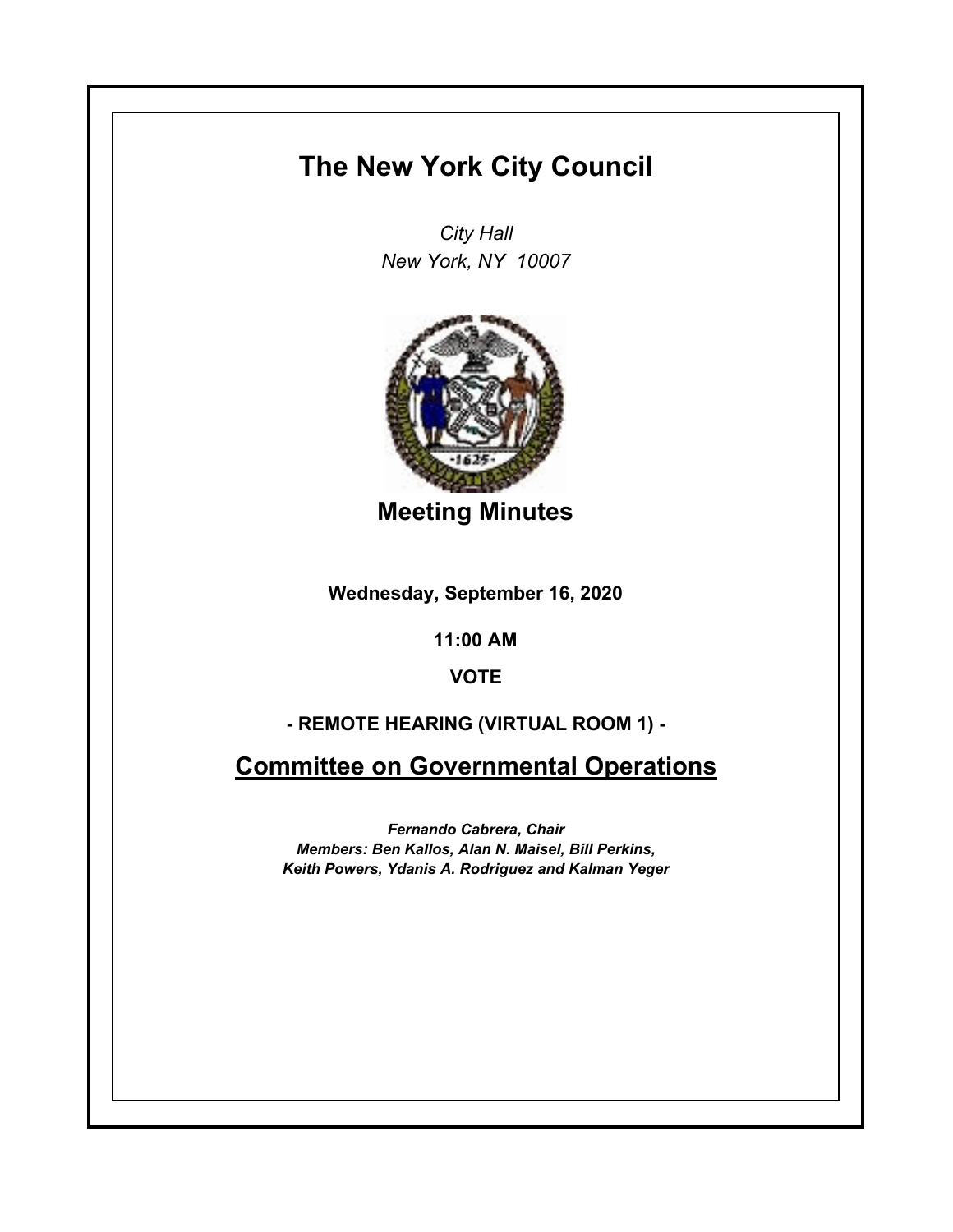| Roll Call     |                                                                                                                                                                                                                                                                                                                                                                                                                                                                                                                                                                                                                                                         |
|---------------|---------------------------------------------------------------------------------------------------------------------------------------------------------------------------------------------------------------------------------------------------------------------------------------------------------------------------------------------------------------------------------------------------------------------------------------------------------------------------------------------------------------------------------------------------------------------------------------------------------------------------------------------------------|
|               | Present: Cabrera, Kallos, Maisel, Perkins, Powers and Yeger                                                                                                                                                                                                                                                                                                                                                                                                                                                                                                                                                                                             |
|               | <b>Absent: Rodriguez</b>                                                                                                                                                                                                                                                                                                                                                                                                                                                                                                                                                                                                                                |
| Int 1874-2020 | A Local Law to amend the administrative code of the city of New<br>York, in relation to permitting interested parties to receive<br>notification of items published in the City Record                                                                                                                                                                                                                                                                                                                                                                                                                                                                  |
|               | Attachments: Summary of Int. No. 1874-A, Summary of Int. No. 1874, Int. No. 1874,<br>February 11, 2020 - Stated Meeting Agenda with Links to Files, Hearing<br>Transcript - Stated Meeting 2-11-20, Committee Report 2/12/20, Hearing<br>Testimony 2/12/20, Hearing Transcript 2/12/20, Minutes of the Stated<br>Meeting - February 11, 2020, Proposed Int. No. 1874-A - 8/19/20,<br>Committee Report 9/16/20, Hearing Transcript 9/16/20, Committee Report -<br>Stated Meeting, September 16, 2020 - Stated Meeting Agenda with Links<br>to Files, Hearing Transcript - Stated Meeting 9-16-20, Fiscal Impact<br>Statement<br>Proposed Int. No. 1874-A |
|               | This Introduction was Hearing Held by Committee                                                                                                                                                                                                                                                                                                                                                                                                                                                                                                                                                                                                         |
|               | Attachments: Summary of Int. No. 1874-A, Summary of Int. No. 1874, Int. No. 1874,<br>February 11, 2020 - Stated Meeting Agenda with Links to Files, Hearing<br>Transcript - Stated Meeting 2-11-20, Committee Report 2/12/20, Hearing<br>Testimony 2/12/20, Hearing Transcript 2/12/20, Minutes of the Stated<br>Meeting - February 11, 2020, Proposed Int. No. 1874-A - 8/19/20,<br>Committee Report 9/16/20, Hearing Transcript 9/16/20, Committee Report -<br>Stated Meeting, September 16, 2020 - Stated Meeting Agenda with Links<br>to Files, Hearing Transcript - Stated Meeting 9-16-20, Fiscal Impact<br>Statement                             |
|               | This Introduction was Amendment Proposed by Comm                                                                                                                                                                                                                                                                                                                                                                                                                                                                                                                                                                                                        |
|               | Attachments: Summary of Int. No. 1874-A, Summary of Int. No. 1874, Int. No. 1874,<br>February 11, 2020 - Stated Meeting Agenda with Links to Files, Hearing<br>Transcript - Stated Meeting 2-11-20, Committee Report 2/12/20, Hearing<br>Testimony 2/12/20, Hearing Transcript 2/12/20, Minutes of the Stated<br>Meeting - February 11, 2020, Proposed Int. No. 1874-A - 8/19/20,<br>Committee Report 9/16/20, Hearing Transcript 9/16/20, Committee Report -<br>Stated Meeting, September 16, 2020 - Stated Meeting Agenda with Links<br>to Files, Hearing Transcript - Stated Meeting 9-16-20, Fiscal Impact<br>Statement                             |
|               | This Introduction was Amended by Committee                                                                                                                                                                                                                                                                                                                                                                                                                                                                                                                                                                                                              |
|               |                                                                                                                                                                                                                                                                                                                                                                                                                                                                                                                                                                                                                                                         |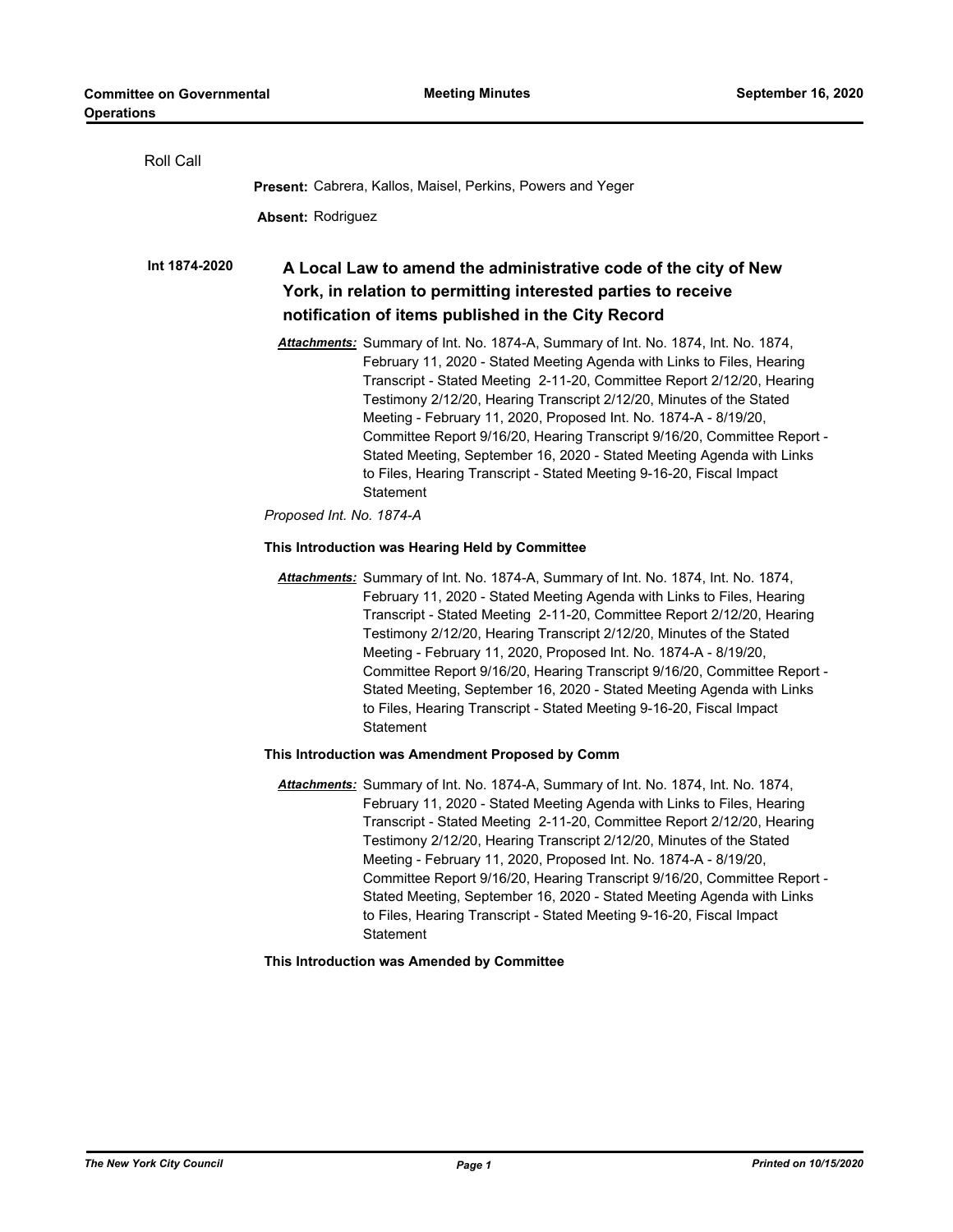### **A Local Law to amend the administrative code of the city of New York, in relation to permitting interested parties to receive notification of items published in the City Record Int 1874-2020-A**

*Attachments:* Summary of Int. No. 1874-A, Summary of Int. No. 1874, Int. No. 1874, February 11, 2020 - Stated Meeting Agenda with Links to Files, Hearing Transcript - Stated Meeting 2-11-20, Committee Report 2/12/20, Hearing Testimony 2/12/20, Hearing Transcript 2/12/20, Minutes of the Stated Meeting - February 11, 2020, Proposed Int. No. 1874-A - 8/19/20, Committee Report 9/16/20, Hearing Transcript 9/16/20, Committee Report - Stated Meeting, September 16, 2020 - Stated Meeting Agenda with Links to Files, Hearing Transcript - Stated Meeting 9-16-20, Fiscal Impact **Statement** 

# **A motion was made that this Introduction be Approved by Committee approved by Roll Call.**

- **Affirmative:** 6 Cabrera, Kallos, Maisel, Perkins, Powers and Yeger
	- Absent: 1 Rodriguez

#### **A Local Law to amend the New York city charter, in relation to the city administrative procedure act Int 1878-2020**

*Attachments:* Summary of Int. No. 1878-A, Summary of Int. No. 1878, Int. No. 1878, February 11, 2020 - Stated Meeting Agenda with Links to Files, Hearing Transcript - Stated Meeting 2-11-20, Committee Report 2/12/20, Hearing Testimony 2/12/20, Hearing Transcript 2/12/20, Minutes of the Stated Meeting - February 11, 2020, Proposed Int. No. 1878-A - 8/19/20, Committee Report 9/16/20, Hearing Transcript 9/16/20, Committee Report - Stated Meeting, September 16, 2020 - Stated Meeting Agenda with Links to Files, Hearing Transcript - Stated Meeting 9-16-20, Fiscal Impact **Statement** 

*Proposed Int. No. 1878-A*

## **This Introduction was Hearing Held by Committee**

*Attachments:* Summary of Int. No. 1878-A, Summary of Int. No. 1878, Int. No. 1878, February 11, 2020 - Stated Meeting Agenda with Links to Files, Hearing Transcript - Stated Meeting 2-11-20, Committee Report 2/12/20, Hearing Testimony 2/12/20, Hearing Transcript 2/12/20, Minutes of the Stated Meeting - February 11, 2020, Proposed Int. No. 1878-A - 8/19/20, Committee Report 9/16/20, Hearing Transcript 9/16/20, Committee Report - Stated Meeting, September 16, 2020 - Stated Meeting Agenda with Links to Files, Hearing Transcript - Stated Meeting 9-16-20, Fiscal Impact **Statement** 

**This Introduction was Amendment Proposed by Comm**